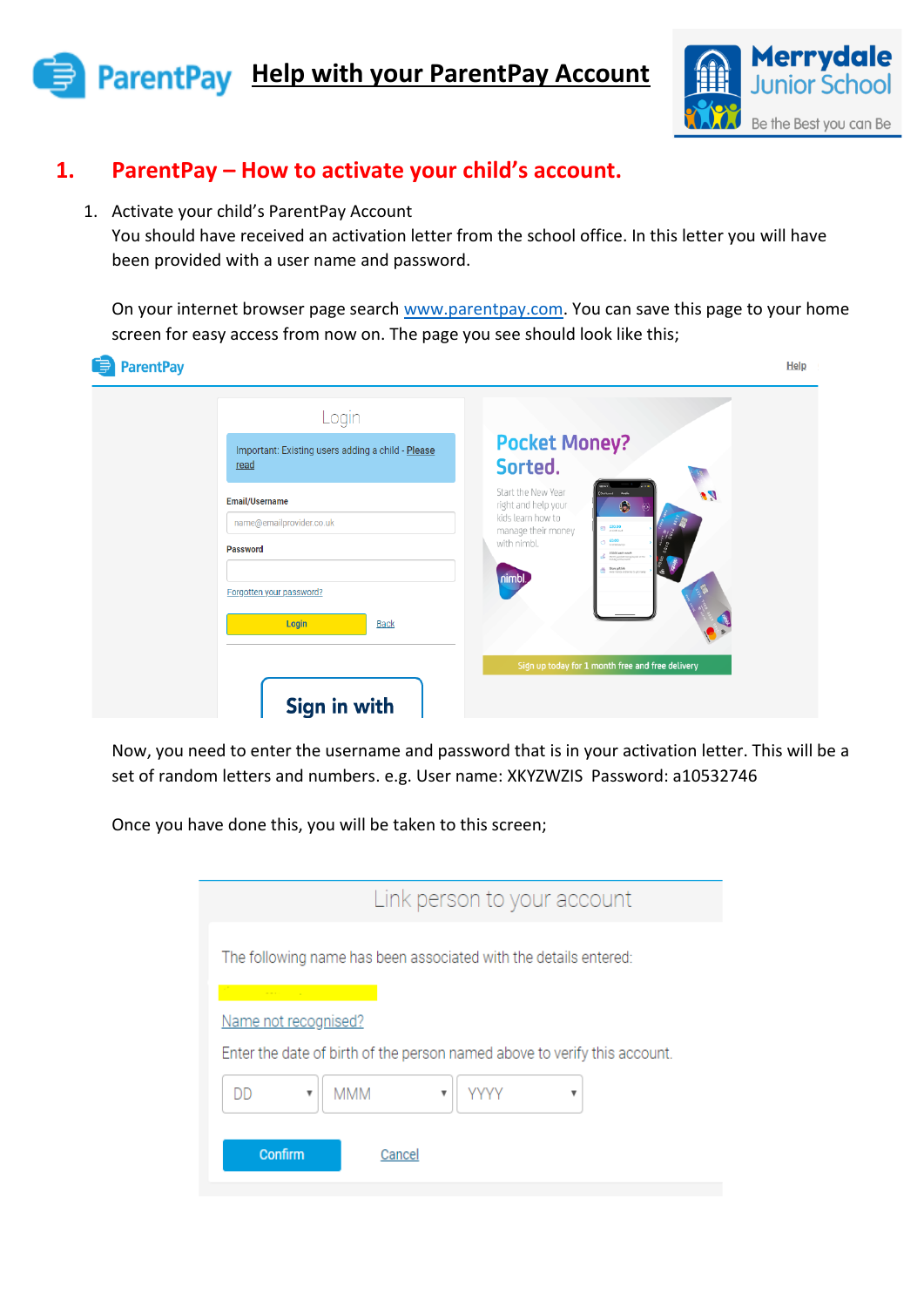You should see the above screen and your child's name should appear where the highlighted yellow line is in the above picture. You then need to enter your child's date of birth in the drop-down boxes as seen above. All fields are mandatory unless otherwise stated

| Next, you will be asked to enter your details, | Personal details                                                                                      |
|------------------------------------------------|-------------------------------------------------------------------------------------------------------|
|                                                | <b>Title</b>                                                                                          |
| Your title, first name and surname.            |                                                                                                       |
|                                                | Please choose a title                                                                                 |
|                                                | First name:                                                                                           |
|                                                |                                                                                                       |
|                                                | Last name:                                                                                            |
|                                                |                                                                                                       |
|                                                | Email address                                                                                         |
| You will then be asked to enter your email     | $\blacktriangleright$ Username email:                                                                 |
| Address into the username email box            |                                                                                                       |
|                                                |                                                                                                       |
|                                                | Confirm username email:                                                                               |
| And confirm this again here.                   |                                                                                                       |
|                                                |                                                                                                       |
|                                                |                                                                                                       |
|                                                | Password                                                                                              |
|                                                |                                                                                                       |
|                                                | Password:                                                                                             |
| You must then choose a password for your       |                                                                                                       |
| Account, this needs to be something you        | Passwords must contain between 6 and 20 characters.                                                   |
| Will remember, it would be a good idea to      | at least one letter and one number and are case sensitive                                             |
| Save this on your phone if you are using a     | Confirm password:                                                                                     |
| Smart phone. You must confirm the same         |                                                                                                       |
| Password again in the confirm password         |                                                                                                       |
| Box.                                           |                                                                                                       |
|                                                | I confirm that I have read, understood and agree<br>▶□<br>with the ParentPay terms and conditions and |
|                                                | nrivaev notice                                                                                        |

Once this is all completed correctly, you

Need to confirm that you have read the terms and conditions. You can read these by clicking on the terms and conditions words highlighted in on this page. You can confirm this by ticking the box. A red arrow is pointing to this to show you where to do this.

Once you have submitted this page, a box will appear saying that a email has been sent to the email address that you entered above.

Now you need to go to your own email mail box and find the email from ParentPay. If you cannot see this in your mailbox, please check your junk mail. Open this email, read and then click the link in the email. This will confirm that you are the parent of the child and your account will now be active.

You can now log onto your account using your own email address and the password you chose during set up.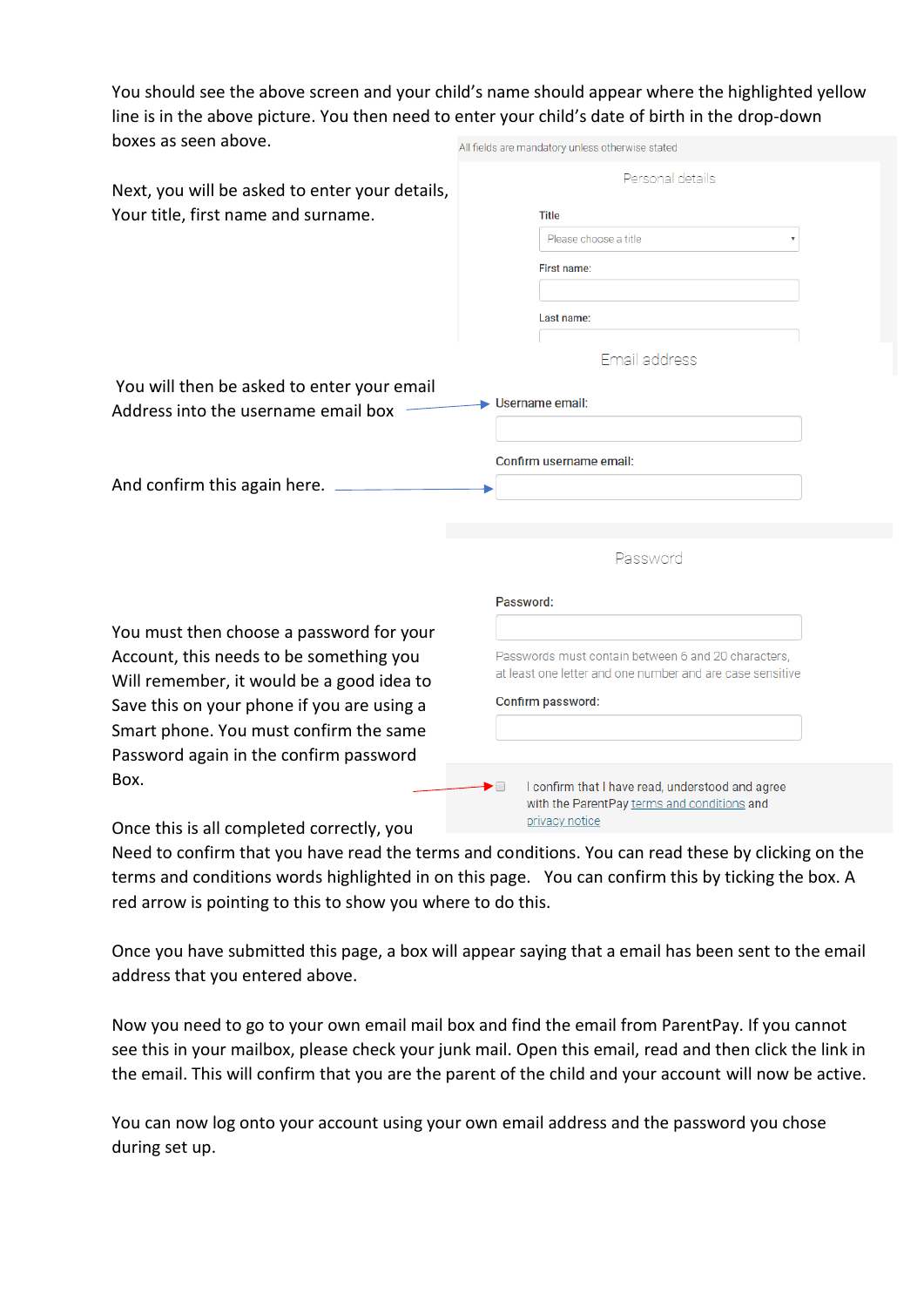## **2. ParentPay – How to add money to your child's account/pay for items.**

Log in to your ParentPay account, using your email and password. The page, pictured below will come onto your screen. Your name and email address should appear where the RED rectangle is show below. Your child's name will be shown in the BLUE rectangle below.

|                                                  |        | ParentPay Home   Parent Account   Communication   Profile Settings   Help |   |                             | Logout C+ |
|--------------------------------------------------|--------|---------------------------------------------------------------------------|---|-----------------------------|-----------|
| Welcome,                                         |        |                                                                           |   |                             |           |
| $^{(+)}$<br>Add a child                          | m      | Dinner money balance: £1.00                                               | Œ | Dinner money balance: £1.00 |           |
| Active Payment items<br>Historical Payment items | ×<br>, | Pay for : meals<br>5                                                      | π | Pay for<br>meals            |           |
| <b>Transaction history</b>                       | ٠      | Pay for other items                                                       |   | Pay for other items         |           |
| Add a child                                      | >      |                                                                           |   |                             |           |

You can now pay for items using either card, or Parent Account funds, or a combination of both.

#### **Paying with credit/debit card:**

Select the button with the **11** symbol to quickly pay for meal, or the Pay for other items for a full list of this child's items for payment\*

Select either View basket and pay or Continue shopping.

Once you have selected all your items, your basket and order summary will be displayed. Review the details and select Pay now (please note that the amount you are required to pay will be reduced by any credit you have in your Parent Account balance).

#### **Paying with Parent Account credit:**

Select the button with the  $\frac{11}{11}$  symbol to quickly pay for meal, or the Pay for other items for a full list of this child's items for payment\*

You will receive an onscreen notification when you have completed your transaction.

If you are having problems paying for items, please visit [https://www.parentpay.com/parent](https://www.parentpay.com/parent-account-faqs/)[account-faqs/](https://www.parentpay.com/parent-account-faqs/) watch a step by step video on how to do this, under the 'How do I pay for items?' section of the page.